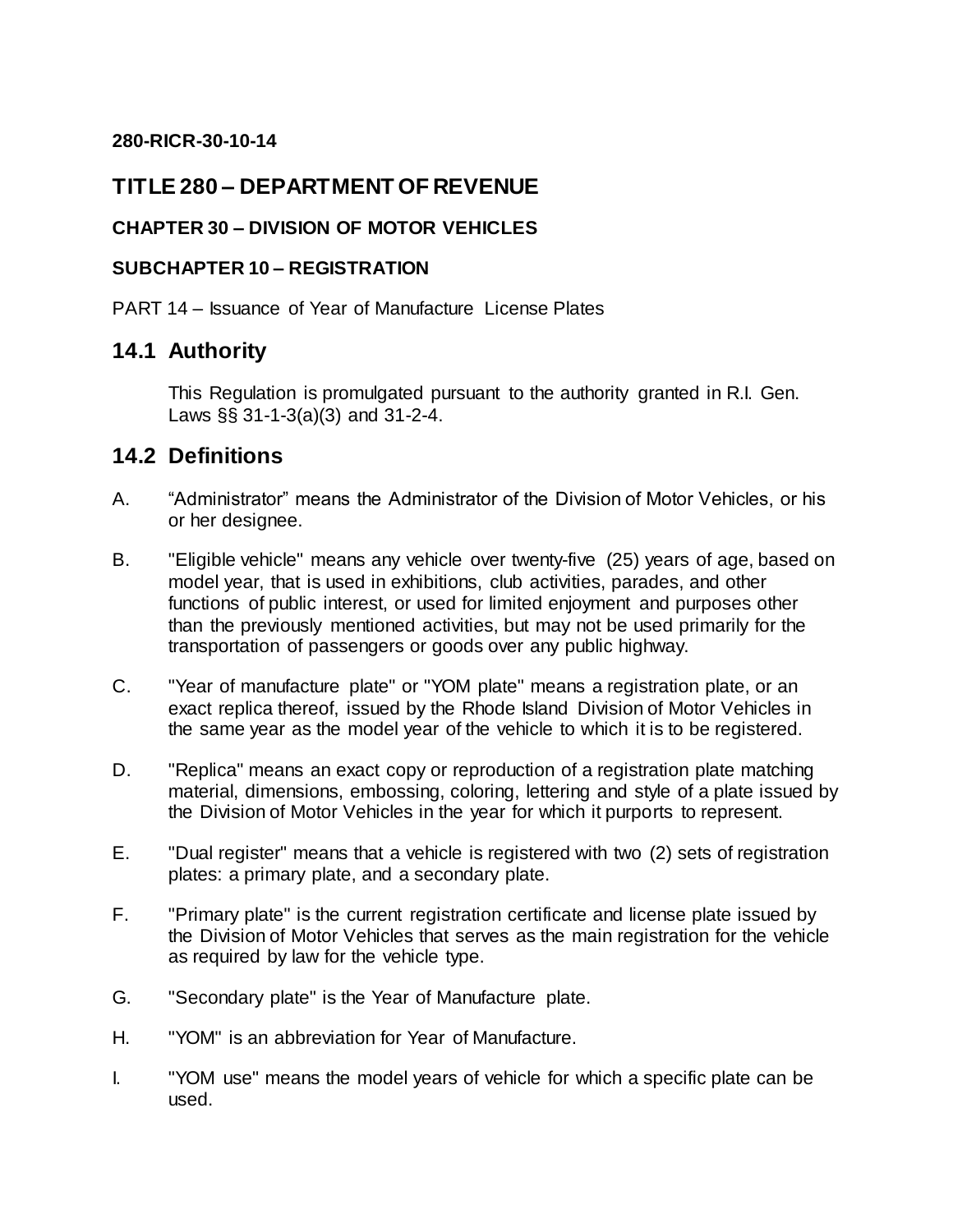- J. "Tab" is a square marker made of metal which was affixed to license plates in order to indicate the expiration date of the plate. Tabs were not utilized from the year 1962 onward. Any tab which is affixed to a YOM plate must correspond to the model year of the vehicle.
- K. "Sticker" is a flexible vinyl marker which is affixed to license plates in order to indicate the expiration date of the plate. Any sticker which is affixed to a YOM plate must correspond to the model year of the vehicle.

## **14.3 Purpose**

The purpose of this Part is to enable the Division of Motor Vehicles to issue Year of Manufacture registrations for vehicles twenty-five (25) years old and older.

# **14.4 Applicability**

This Part applies to each application for Year of Manufacture Plates.

## **14.5 Administrative Policies**

- A. Registration Requirements
	- 1. YOM plates from only the following plate types will be considered: Passenger, Commercial, Combination, Antique, Motorcycle, Camper, Suburban, and Veteran.
		- a. Veteran and military types of plates would still require the registrant to qualify for use of that plate type.
	- 2. All YOM registrations must be dual register.
		- a. All YOM plates will be "secondary registrations."
	- 3. The primary plate for the vehicle does not need to be an Antique Plate.
	- 4. If the primary plate (whether antique or other type) were to expire, the YOM registration would be deemed inactive regardless of its expiration date. The primary plate must be active in order for the vehicle to be considered validly registered.
	- 5. The primary registration must be provided to the DMV for confirmation that it is valid.
	- 6. An applicant may not reserve a YOM plate unless the vehicle is an eligible vehicle which is already registered with a primary plate.
	- 7. Only one (1) YOM plate is required. Front and rear plates are not mandatory, however, if a registrant has only one (1) YOM plate, it shall be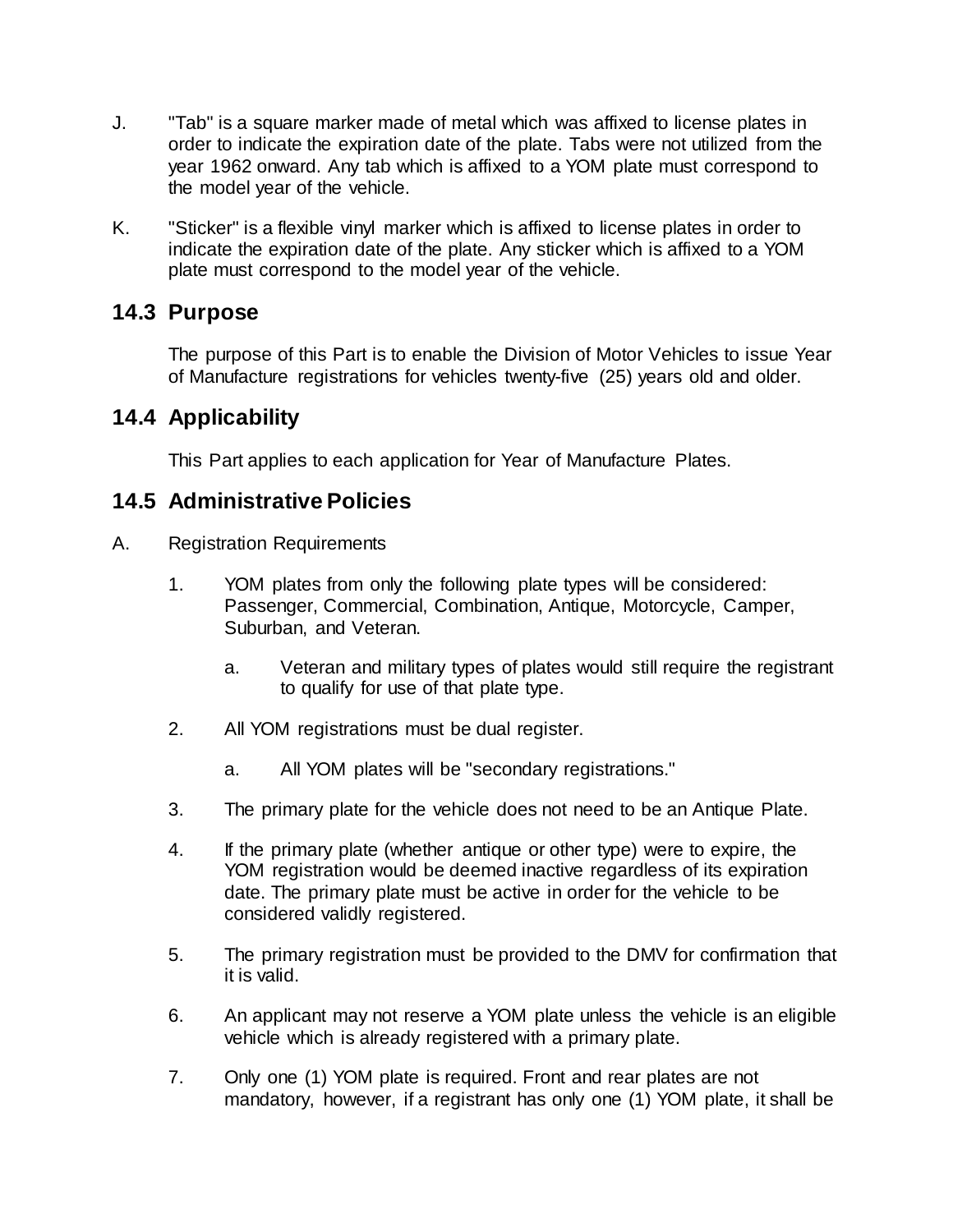displayed on the REAR of the vehicle. The primary plate must be displayed on, or carried in the vehicle, and available to be furnished to law enforcement at all times.

- 8. Two (2) registration certificates must be carried in the vehicle; one (1) for the YOM and one (1) for the primary plate. Both registration certificates must be furnished to law enforcement, or other government officials upon demand.
- 9. When traveling outside of Rhode Island, the primary plates must be the plates displayed on the vehicle.
- 10. If the vehicle requires a biannual safety and emissions inspection (due to the primary plate being something other than Antique), the primary plates must be displayed at the time of inspection.
- B. Plate Requirements
	- 1. All YOM plates are subject to approval by the Administrator or his or her designee.
	- 2. The plate must be physically presented at the RIDMV for inspection and final approval.
	- 3. A YOM plate must be clearly legible, in generally good repair and its letters and/or numbers must be unaltered. The plate must meet or exceed minimum visibility requirements as set by the Safety and Emissions Office and law enforcement. The plate must be clearly visible in accordance with current Safety and Emissions license plate standards.
	- 4. Reconditioned plates are acceptable, provided that they comply with these Regulations.
	- 5. Only Rhode Island plates shall be permitted.
	- 6. Acceptable YOM plates include original, authentic plates which were issued by the Division of Motor Vehicles during the calendar year of the model of the vehicle, or replicas of authentic plates issued and/or manufactured as such.
		- a. Please refer to a Guidance Document issued by the DMV, titled "Year of Manufacture Plate Design Guide," for plate specifications and interchangeability.
	- 7. The YOM plate type must correspond to the type of vehicle to which it is to be affixed. (e.g., a YOM plate that states "commercial" or "Comm" on it cannot be used on a passenger vehicle.)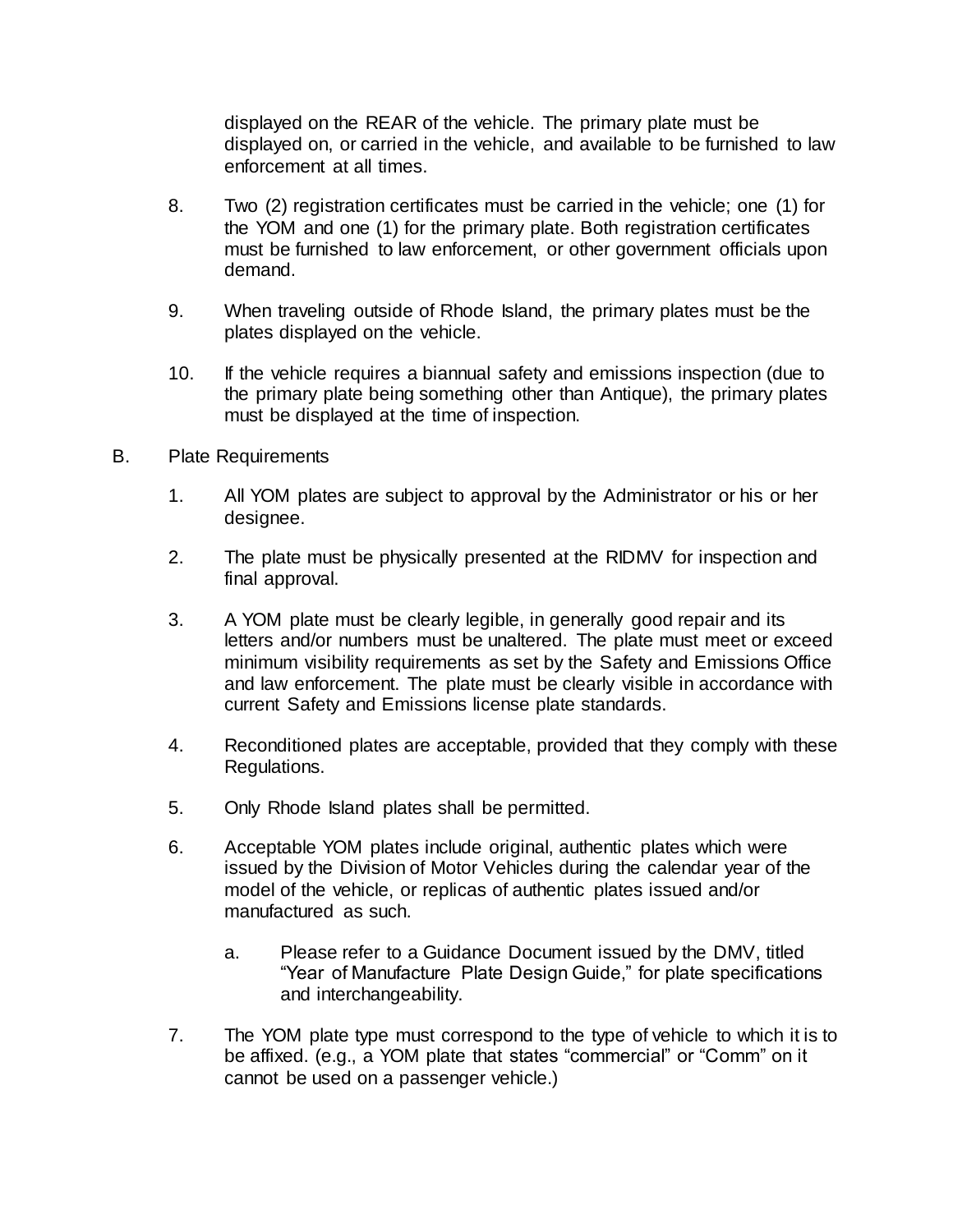- 8. No duplicates of any particular sequence of numbers or letters shall be permitted, regardless of the year of the YOM plate. Once a number/letter sequence has been registered as a YOM plate, the same number/letter sequence cannot be used again no matter the year of the plate. YOM is its own plate type, and sequencing will not delineate the year of the plate.
- 9. Sequencing will be on a first come, first served basis.
- 10. There will be no "preferred" YOM plates.
- 11. No "courtesy" plates as defined in R.I. Gen. Law § 31-3-17.1 shall be permitted.
- 12. Validation stickers, besides the original sticker showing the year of manufacture, will NOT be required on these plates. The DMV will not issue new validation stickers for these plates upon renewal.
- 13. Tabs and stickers can either be authentic (issued and/or manufactured under the auspices of the Rhode Island DMV during the calendar year of the model of the vehicle) OR they can be a "replica" of same. The customer will be responsible for obtaining the stickers and/or tabs. When the plate is approved for registration, the stickers or tabs must be properly affixed to the plate.
- C. Fees
	- 1. There shall be no fee for applying for approval for a YOM plate.
	- 2. Upon approval of the physical plate, fees would be identical to those of antique registrations and renewals.